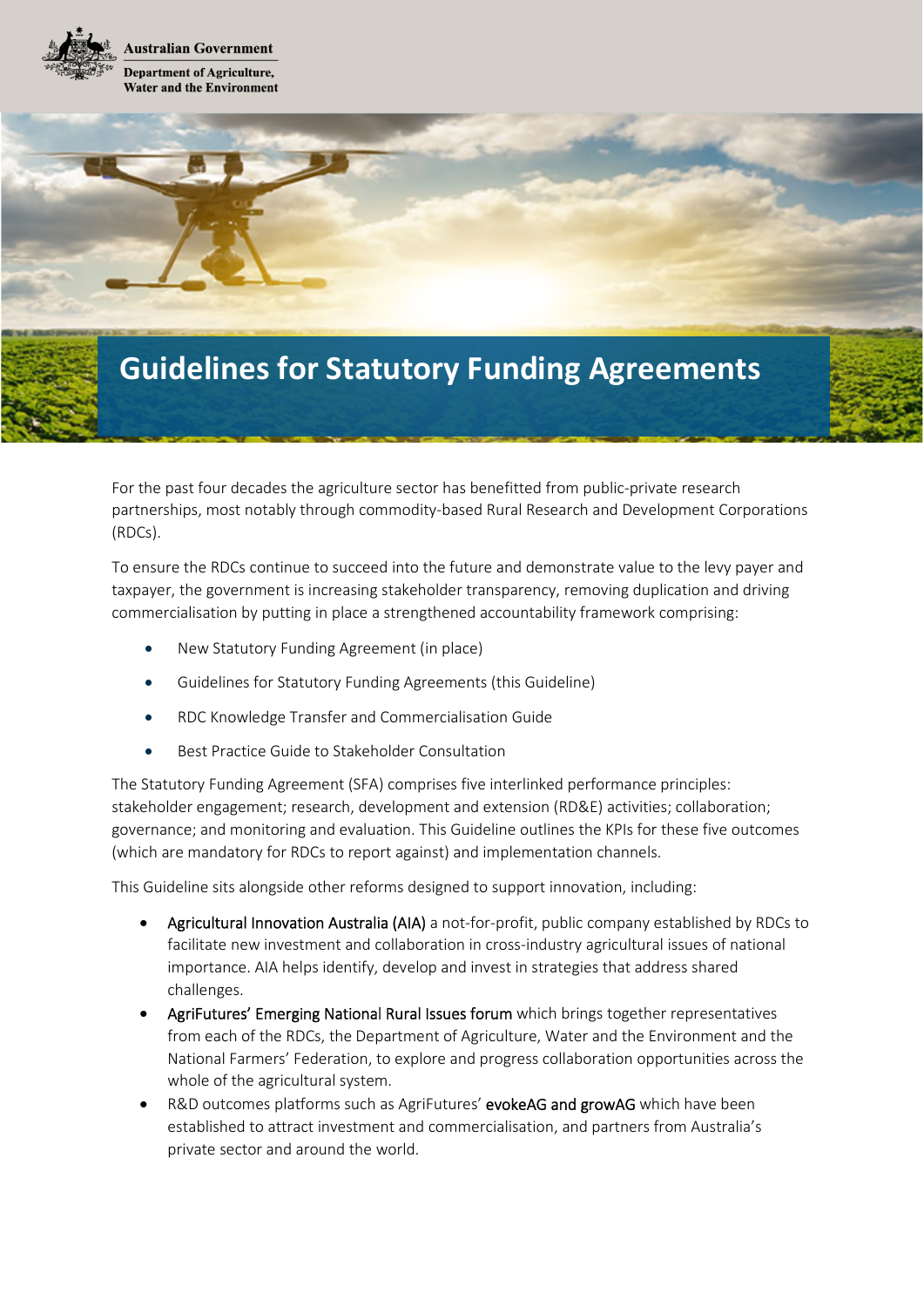• The 8 Innovation Hubs across Australia to support adoption of new knowledge and technology (generated through R&D) by farmers and other end users.

I

# **Guidelines for statutory funding agreements**

This document is a Guideline as defined under the SFA and should be read in conjunction with the SFA. This document replaces the companion. Key Performance Indicators (KPIs) set out in this Guideline do not replace any KPIs already set by RDCs but will operate in addition to any RDC specific KPIs.

To meet the requirements of the SFA, it is mandatory for RDCs to demonstrate how they achieved the KPIs set out in this Guideline. Annual performance discussions with the department will focus on demonstrating progress against the KPIs. The KPIs are the only part of this Guideline which is enforceable. All other parts of the document provide information and guidance and are non-binding.

The RDC members will measure AIA's performance using the AIA KPIs which are closely aligned with the KPIs in this Guideline.

These Guidelines will be subject to review and will remain in force until otherwise specified by the Minister. In line with the SFA, the government can vary the Guidelines. A reasonable period to implement effects of any variation will be provided.

# **Performance Principles**

## **1. Stakeholder Engagement**

#### Engage stakeholders to identify research, development and extension (RD&E) priorities and activities that provide benefits to industry.

Facilitate opportunities for levy payers, industry and government to contribute and collaborate in a meaningful way in setting RD&E priorities and activities. This means being open and transparent about how input and ideas from levy papers is incorporated into strategy design and the reasons for their inclusion or otherwise.

The significant contribution of both levy payers and the taxpayer, through Australian Government matched funding, gives RDCs the obligation to undertake reciprocal and transparent engagement with levy payers and industry about their key objectives, performance, activities, investments and governance. Engagement should be transparent, considered and fit-for-purpose. RDCs should acknowledge that there are competing interests across an industry which need to be balanced for the good of the industry, rather than seeking an absolute outcome in terms of universal stakeholder satisfaction.

RDCs and industry representative organisations have distinct but complementary roles to play when it comes to supporting Australia's agriculture, fisheries and forestry sectors. Establishing and maintaining a positive and cooperative working relationship between RDCs and industry representative organisations is critical. Effective stakeholder engagement processes can come from those that are driven by the industry and stakeholders themselves.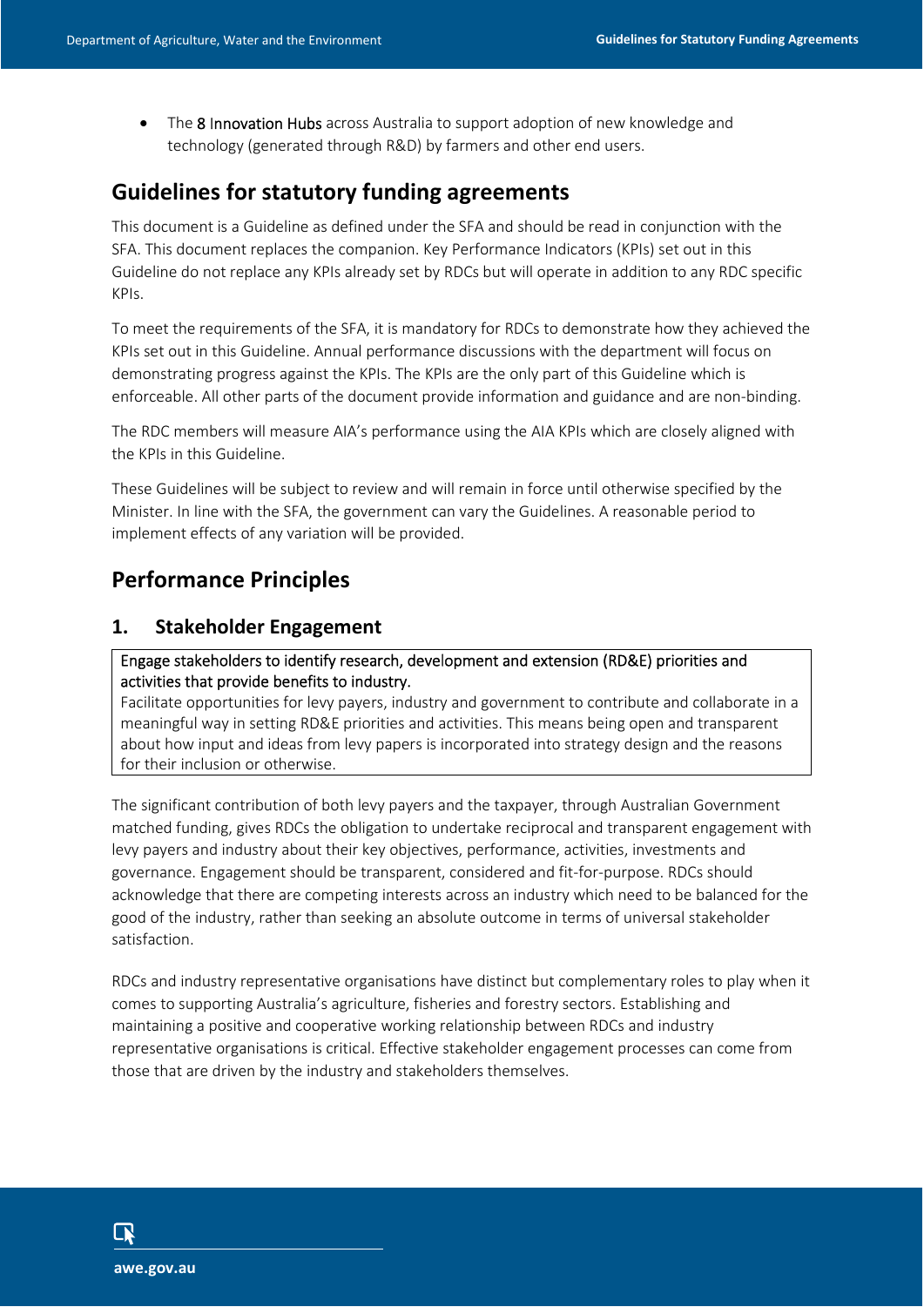| Outcome                                                                                                                                                     | Key Performance Indicators                                                                                                                                                                                                              |
|-------------------------------------------------------------------------------------------------------------------------------------------------------------|-----------------------------------------------------------------------------------------------------------------------------------------------------------------------------------------------------------------------------------------|
| Engage stakeholders to identify research,<br>development and extension (RD&E)<br>priorities and activities that provide<br>benefits to portfolio industries | 1.1 Strategy prioritisation and development processes<br>include appropriate consultation plans, based on the<br>Best practice guide to stakeholder consultation.                                                                       |
|                                                                                                                                                             | 1.2 Demonstrated industry stakeholder engagement in<br>the identification of RD&E priorities and activities<br>consistent with the consultation plan in 1.1.                                                                            |
|                                                                                                                                                             | 1.3 Demonstrated incorporation of industry<br>stakeholder feedback on RD&E priorities and activities.<br>Where incorporation is not possible, demonstration of<br>feedback to a stakeholder/s on why incorporation was<br>not possible. |

I

# **2. Research, Development and Extension (RD&E) Activities**

Ensure RD&E [and marketing] priorities and activities are strategic, collaborative and targeted to improve profitability, productivity, competitiveness and preparedness for future opportunities and challenges through a balanced portfolio.

- Balancing long-term, short-term, high and low risk, and strategic and adaptive research
- RD&E activities address Levy Payer and government priorities
- Delivering impact "on the ground".

RDCs are required to undertake a diverse range of RD&E [and marketing] activities that incorporate risk assessments, and target both short-term and long-term returns on investment. The mix of RD&E [and marketing] activities should improve efficiency, productivity, competitiveness and innovation for levy payers, producers and along the supply chain, and provide public benefit for the Australian community.

When planning and preparing RD&E [and marketing] activities, RDCs must seek to achieve outcomes that:

- inform strategic industry, cross-industry and cross-sectoral issues
- address present and future industry needs
- develop the capacity of levy payers to identify and adopt R&D activities and results.

A balanced portfolio identifies and assesses objectives, analyses risk and develops appropriate controls to mitigate those risks to acceptable levels.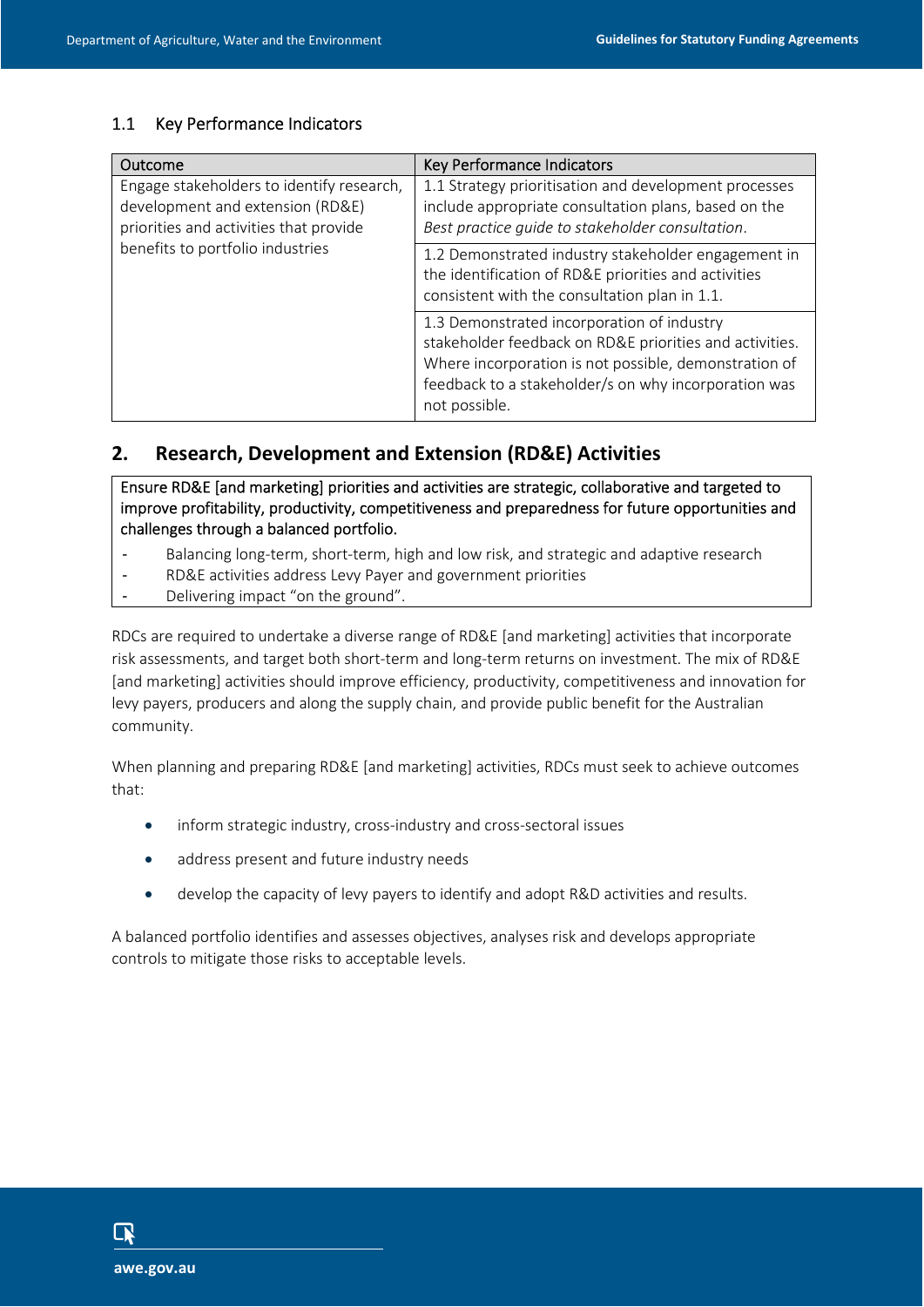| Outcome                                                                                                                                                                                                                                                       | Key Performance Indicators                                                                                                                                                                                                                                                                                                     |
|---------------------------------------------------------------------------------------------------------------------------------------------------------------------------------------------------------------------------------------------------------------|--------------------------------------------------------------------------------------------------------------------------------------------------------------------------------------------------------------------------------------------------------------------------------------------------------------------------------|
| Ensure RD&E [and marketing] priorities<br>and activities are strategic, collaborative<br>and targeted to improve profitability,<br>productivity, competitiveness and<br>preparedness for future opportunities and<br>challenges through a balanced portfolio. | 2.1 RDC investments align with strategic plans and<br>have demonstrated outcomes to levy payers and<br>taxpayers, including through growth in the industry,<br>increased profitability of producers, commercialisation,<br>access to new markets.                                                                              |
|                                                                                                                                                                                                                                                               | 2.2 Levy payers who participate in RDC supported<br>extension and adoption programs:<br>gain new knowledge or new information to<br>improve their long-term profitability, productivity,<br>competitiveness and preparedness.<br>intend to make or have made changes to existing<br>practices by adopting the outcomes of R&D. |

I

# **3. Collaboration**

Undertake strategic and sustained cross-industry and cross-sectoral collaboration that addresses shared challenges and draws on experience from other sectors

- Collaborate across the agricultural innovation system to address common challenges and opportunities, including through active participation with AIA on cross sectoral and transformation outcomes
- The RDCs collaborate with the AgriFutures Emerging Rural Issues forum, 8 Innovation Hubs across Australia, evokeAG online platform and event and growAG platform where relevant.

RDCs must generate connections and partnerships that inspire a united approach to developing both large scale and small scale, targeted, cross-cutting and transformational breakthroughs across the agricultural innovation system. This can be achieved through RDC cross-sectoral collaborations and:

- Collaborating and engaging with AIA on large scale national challenges to shift investment toward cross-sectoral and transformational outcomes, increase flexibility of investment across the system and encourage new global partnerships and most importantly attracting new sources of private investment. Engaging with AIA will help address the opportunities and challenges confronting the agriculture sector where individual industry investment is unlikely to be effective.
- Participating in the Emerging National Rural Issues (ENRI) forum. Prior to 2021, ENRI Forums have resulted in over 140 projects ideas put forward and more than 60 projects progressed or completed involving RDC collaboration. In 2021 a further 100 collaborative project ideas were identified, and 16 cross-RDC projects have been progressed with a number of additional projects currently being discussed.
- Engaging with the eight Innovation Hubs to connect with researchers and experts. The Hubs are in regional areas that reflect the key agricultural and climate zones. Each hub includes nodes throughout their region, including over 40 locations for delivery of support. The Hubs ensure agricultural research is useful and accessible to create greater impact and opportunities to commercialise R&D.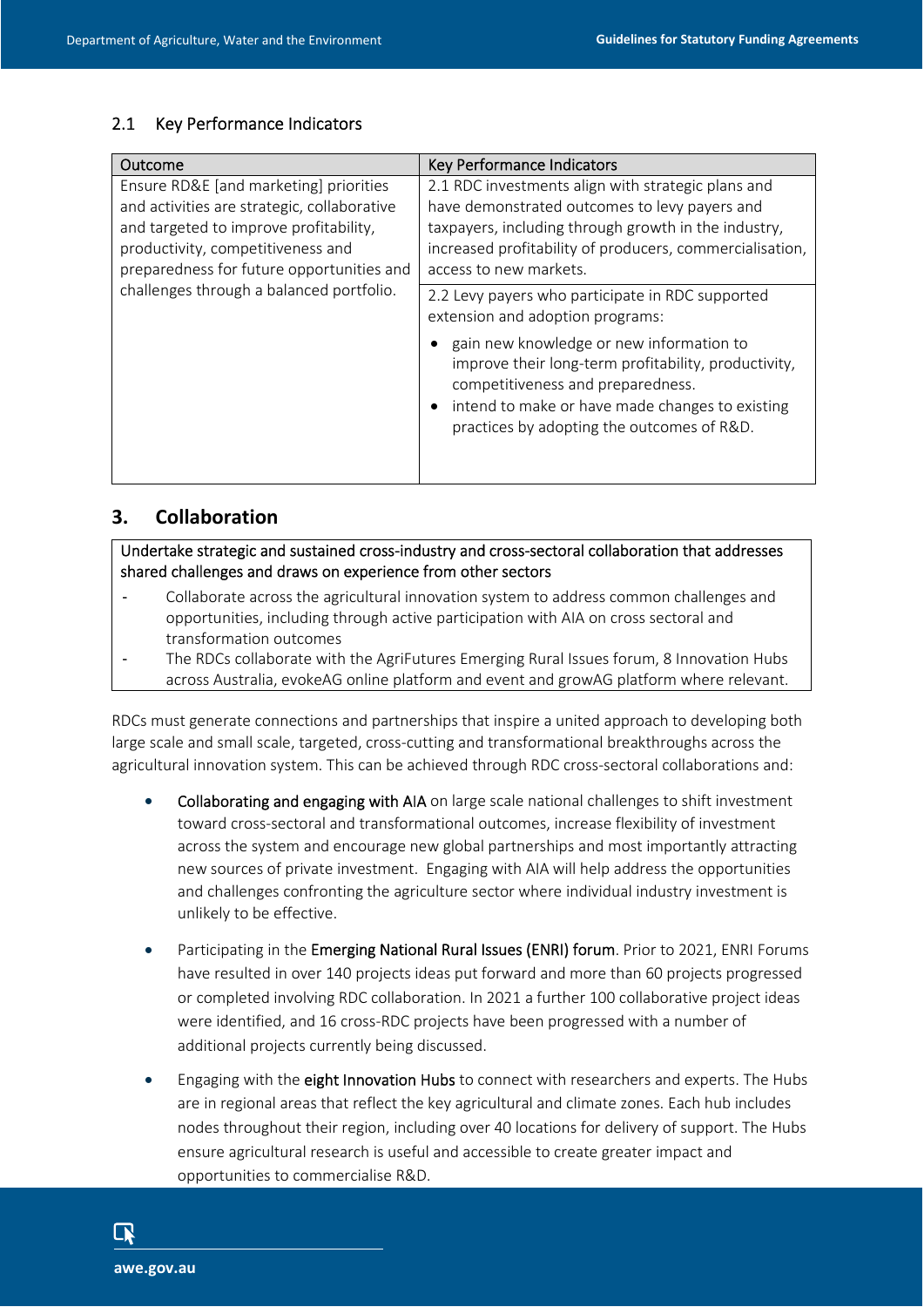• Collaborating and seeking private funding for R&D or commercialisation opportunities, to take the levy payer and taxpayer dollar further.

I

 Utilising the AgriFutures' evokeAG online platform, evoke event and growAG online platform, to collaborate with other RDCs, AIA, Innovation Hubs, industry, businesses, Australian and international research organisations, entrepreneurs, innovators, government agencies, innovation hubs and farming system groups and showcase their research, technologies and commercialisation with the world.

A *RDC Knowledge Transfer and Commercialisation Guide* has been developed to support RDCs to engage with growAG and accelerate and demonstrate the importance of commercialisation outcomes.

#### 3.1 Key Performance Indicators

| Outcome                                                                                                                                                                 | Key Performance Indicators                                                                                                       |
|-------------------------------------------------------------------------------------------------------------------------------------------------------------------------|----------------------------------------------------------------------------------------------------------------------------------|
| Undertake strategic and sustained cross-<br>industry and cross-sectoral collaboration<br>that addresses shared challenges and<br>draws on experience from other sectors | 3.1 Completed, current and future R&D including<br>commercialisation opportunities is accessible<br>through the growAG platform. |
|                                                                                                                                                                         | 3.2 Number and quantum of cross-industry and<br>cross-sector RD&E investments available.                                         |

## **4. Governance**

Governance arrangements and practices to fulfil legislative requirements and align with contemporary Australian best practice for open, transparent, and proper use and management of Funds.

- Good governance ensures stakeholders are well informed and have visibility of the RDC's investments, priorities and achievements
- Committee structures and corporate policies enable the RDC to manage day-to-day business activities and fulfil reporting obligations.

RDCs must have transparent governance practices that give assurance to stakeholders that the RDC is operating effectively, undertaking its roles and responsibilities, appropriately managing funds, and delivering outcomes against the strategic priorities.

RDCs have relevant legislation that governs how public resources are used. Requirements in legislation or the statutory funding agreement include annual reporting, financial statements, demonstration of achieving objectives set out in a strategic plan (or R&D Plan), etc.

The RDC Board is expected to exercise best-practice governance and reporting. It is the RDC's responsibility to have structures in place to add value, act ethically and responsibly, and provide leadership to industry.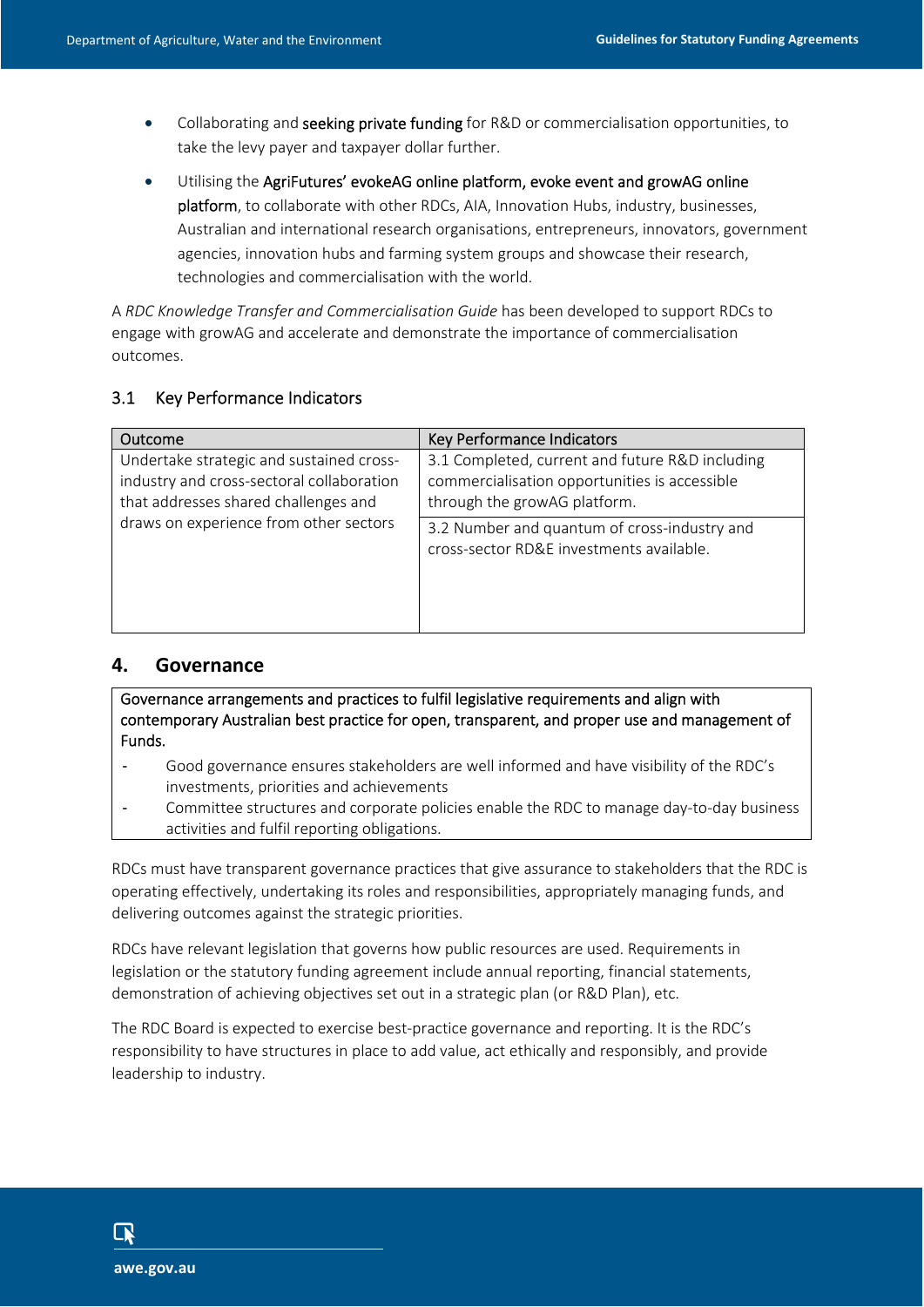| Outcome                                                                                                                                                                                               | Key Performance Indicators                                                                                                                                                    |
|-------------------------------------------------------------------------------------------------------------------------------------------------------------------------------------------------------|-------------------------------------------------------------------------------------------------------------------------------------------------------------------------------|
| Governance arrangements and practices<br>fulfil legislative requirements and align<br>with contemporary Australian best<br>practice for open, transparent, and proper<br>use and management of Funds. | 4.1 Ongoing oversight, planning and reporting of<br>investment activities is done in accordance with<br>legislative and Australian Government requirements<br>and timeframes. |
|                                                                                                                                                                                                       | 4.2 Demonstrated management of financial and non-<br>financial risk.                                                                                                          |
|                                                                                                                                                                                                       | 4.3 Relevant policies and procedures adopted and<br>implemented (e.g., privacy etc).                                                                                          |
|                                                                                                                                                                                                       | 4.4 Non-financial resources implemented effectively<br>(Human resources, IT, IP etc).                                                                                         |

I

# **5. Monitoring and Evaluation**

Demonstrate positive outcomes and delivery of RD&E [and marketing] benefits to Levy Payers and the Australian community in general, and show continuous improvement in governance and administrative efficiency.

- Suitable mechanisms and processes in place that enable regular impartial reviews of performance, and identify improvement opportunities
- Demonstrate that investments are striving to achieve meaningful RD&E outcomes and priorities
- Communicate the results of the impact and benefits of RD&E activities and investments to stakeholders and the government.

RDCs must have appropriate procedures in place to demonstrate the impact of investments. Not every RD&E [and marketing] activity will produce results that lead to an increase in productivity or profitability, but research outcomes should be used to improve learnings and develop subsequent meaningful RD&E [and marketing] activities and outcomes.

As responsible stewards of levy payer funds, Government matching contributions and voluntary contributions, RDCs are accountable to levy payers and to the Australian public to demonstrate how they are striving towards positive outcomes and delivery of RD&E [and marketing] benefits for agriculture and society.